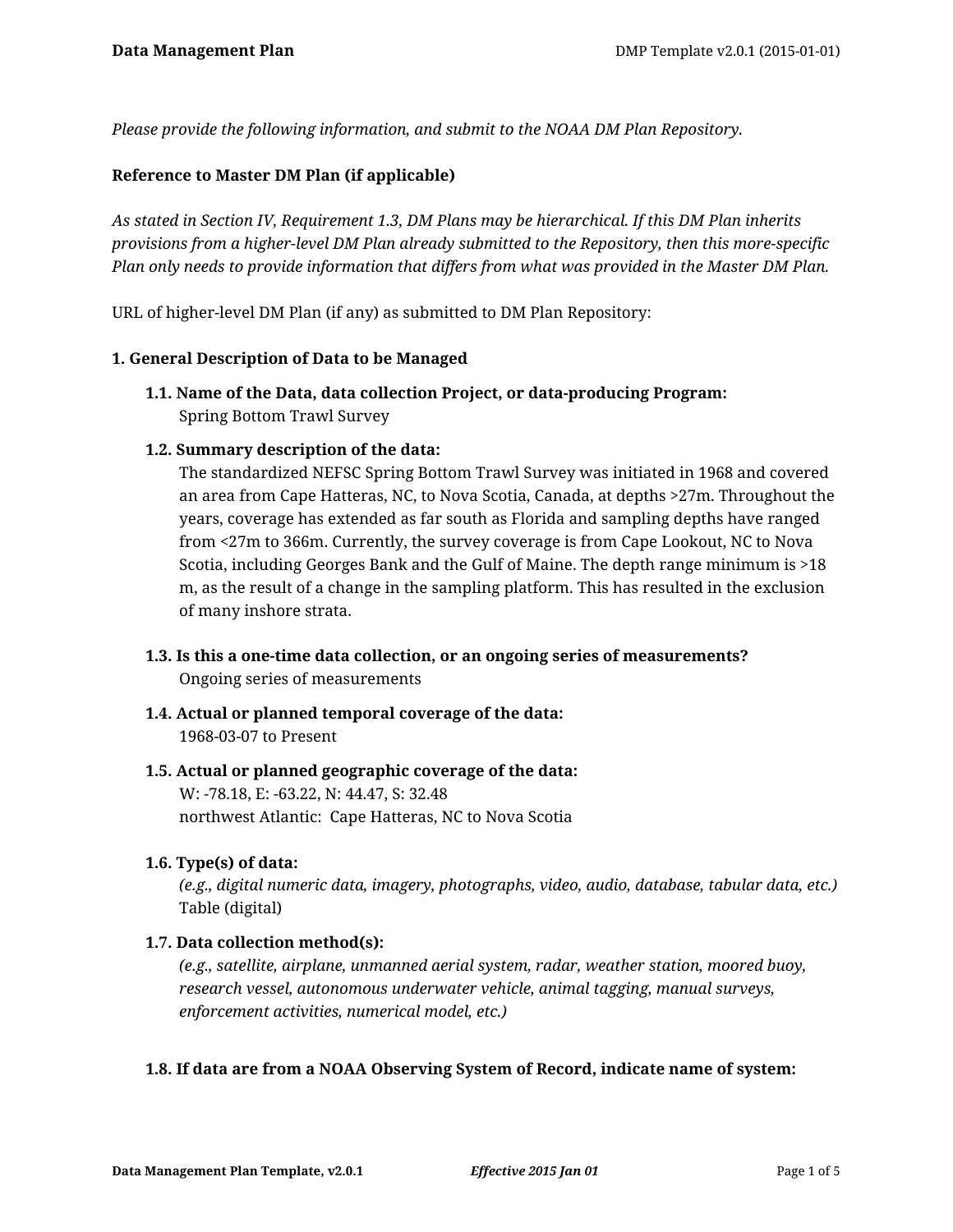## **1.8.1. If data are from another observing system, please specify:**

#### **2. Point of Contact for this Data Management Plan (author or maintainer)**

#### **2.1. Name:**

Paul Kostovick

**2.2. Title:** Metadata Contact

### **2.3. Affiliation or facility:**

**2.4. E-mail address:** paul.kostovick@noaa.gov

**2.5. Phone number:** (508)495-2343

# **3. Responsible Party for Data Management**

*Program Managers, or their designee, shall be responsible for assuring the proper management of the data produced by their Program. Please indicate the responsible party below.*

**3.1. Name:**

Paul Kostovick

**3.2. Title:** Data Steward

### **4. Resources**

*Programs must identify resources within their own budget for managing the data they produce.*

**4.1. Have resources for management of these data been identified?** Yes

## **4.2. Approximate percentage of the budget for these data devoted to data management ( specify percentage or "unknown"):**

Unknown

### **5. Data Lineage and Quality**

*NOAA has issued Information Quality Guidelines for ensuring and maximizing the quality, objectivity, utility, and integrity of information which it disseminates.*

## **5.1. Processing workflow of the data from collection or acquisition to making it publicly accessible**

*(describe or provide URL of description):*

Lineage Statement:

Vessel sensor data are collected electronically using SCS. Catch and biological data are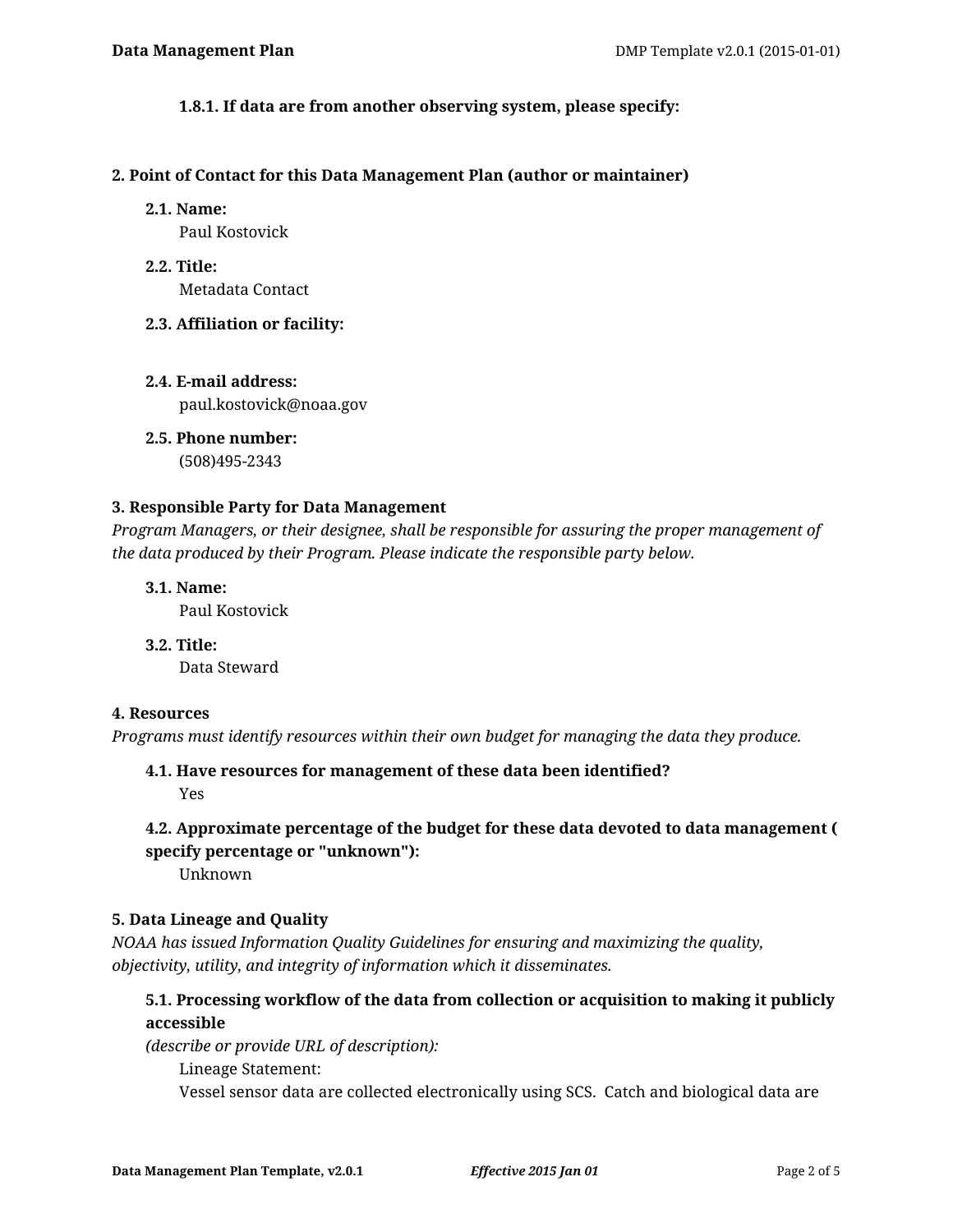collected electronically using FSCS 2.0. At the completion of each cruise leg, a database copy is inserted into the shoreside database.

**5.1.1. If data at different stages of the workflow, or products derived from these data, are subject to a separate data management plan, provide reference to other plan:**

**5.2. Quality control procedures employed (describe or provide URL of description):** SCS and FSCS data collection software programs employ real-time validation and must meet database integrity constraints. Data are then subject to post-audits.

## **6. Data Documentation**

*The EDMC Data Documentation Procedural Directive requires that NOAA data be well documented, specifies the use of ISO 19115 and related standards for documentation of new data, and provides links to resources and tools for metadata creation and validation.*

- **6.1. Does metadata comply with EDMC Data Documentation directive?** No
	- **6.1.1. If metadata are non-existent or non-compliant, please explain:** Missing/invalid information: - 1.7. Data collection method(s)
- **6.2. Name of organization or facility providing metadata hosting:** NMFS Office of Science and Technology
	- **6.2.1. If service is needed for metadata hosting, please indicate:**
- **6.3. URL of metadata folder or data catalog, if known:** https://www.fisheries.noaa.gov/inport/item/22561

## **6.4. Process for producing and maintaining metadata**

*(describe or provide URL of description):*

Metadata produced and maintained in accordance with the NOAA Data Documentation Procedural Directive: https://nosc.noaa.gov/EDMC/DAARWG/docs/EDMC\_PD-Data\_Documentation\_v1.pdf

## **7. Data Access**

*NAO 212-15 states that access to environmental data may only be restricted when distribution is explicitly limited by law, regulation, policy (such as those applicable to personally identifiable information or protected critical infrastructure information or proprietary trade information) or by security requirements. The EDMC Data Access Procedural Directive contains specific guidance, recommends the use of open-standard, interoperable, non-proprietary web services, provides information about resources and tools to enable data access, and includes a Waiver to be submitted to justify any approach other than full, unrestricted public access.*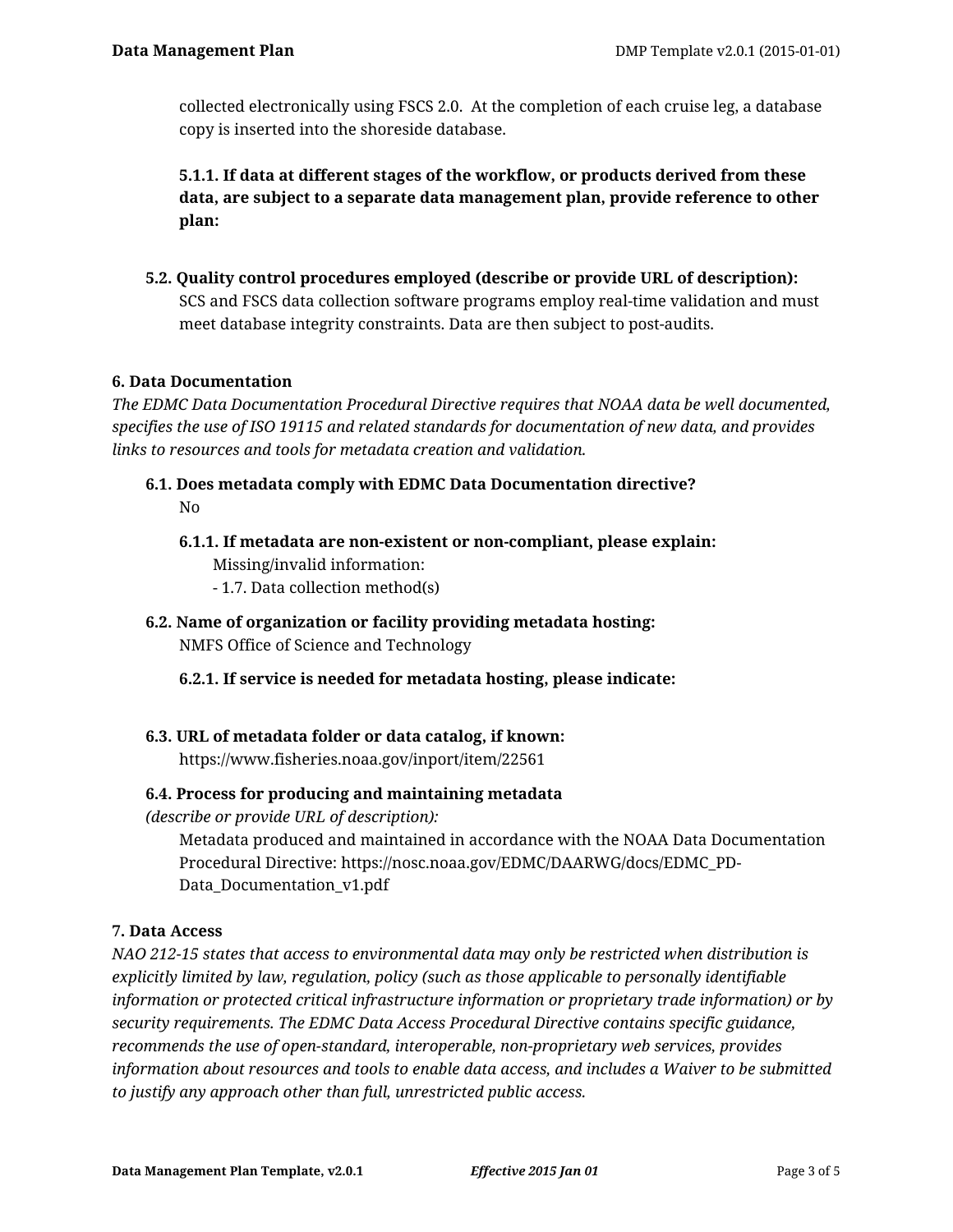**7.1. Do these data comply with the Data Access directive?**

Yes

**7.1.1. If the data are not to be made available to the public at all, or with limitations, has a Waiver (Appendix A of Data Access directive) been filed?**

**7.1.2. If there are limitations to public data access, describe how data are protected from unauthorized access or disclosure:**

**7.2. Name of organization of facility providing data access:** Northeast Fisheries Science Center (NEFSC)

## **7.2.1. If data hosting service is needed, please indicate:**

## **7.2.2. URL of data access service, if known:** ftp://ftp.nefsc.noaa.gov/pub/dropoff/PARR/PEMAD/ESB/22561 ftp://ftp.nefsc.noaa.gov/pub/dropoff/PARR/PEMAD/ESB/SVDBS

### **7.3. Data access methods or services offered:**

1. Formal request in writing usually to the data owner/contact or Center Director.

2. Requester is contacted by data owner to review and verify the request content and details for data delivery options.

3. If data is confidential then owner will determine is the data may be released to the requester.

4. If data can be released, the data is downloaded and packaged for delivery electronically; or the requester may be directed to where the data is available online.

## **7.4. Approximate delay between data collection and dissemination:**

30 days

**7.4.1. If delay is longer than latency of automated processing, indicate under what authority data access is delayed:**

## **8. Data Preservation and Protection**

*The NOAA Procedure for Scientific Records Appraisal and Archive Approval describes how to identify, appraise and decide what scientific records are to be preserved in a NOAA archive.*

## **8.1. Actual or planned long-term data archive location:**

*(Specify NCEI-MD, NCEI-CO, NCEI-NC, NCEI-MS, World Data Center (WDC) facility, Other, To Be Determined, Unable to Archive, or No Archiving Intended)*

TO BE DETERMINED

## **8.1.1. If World Data Center or Other, specify:**